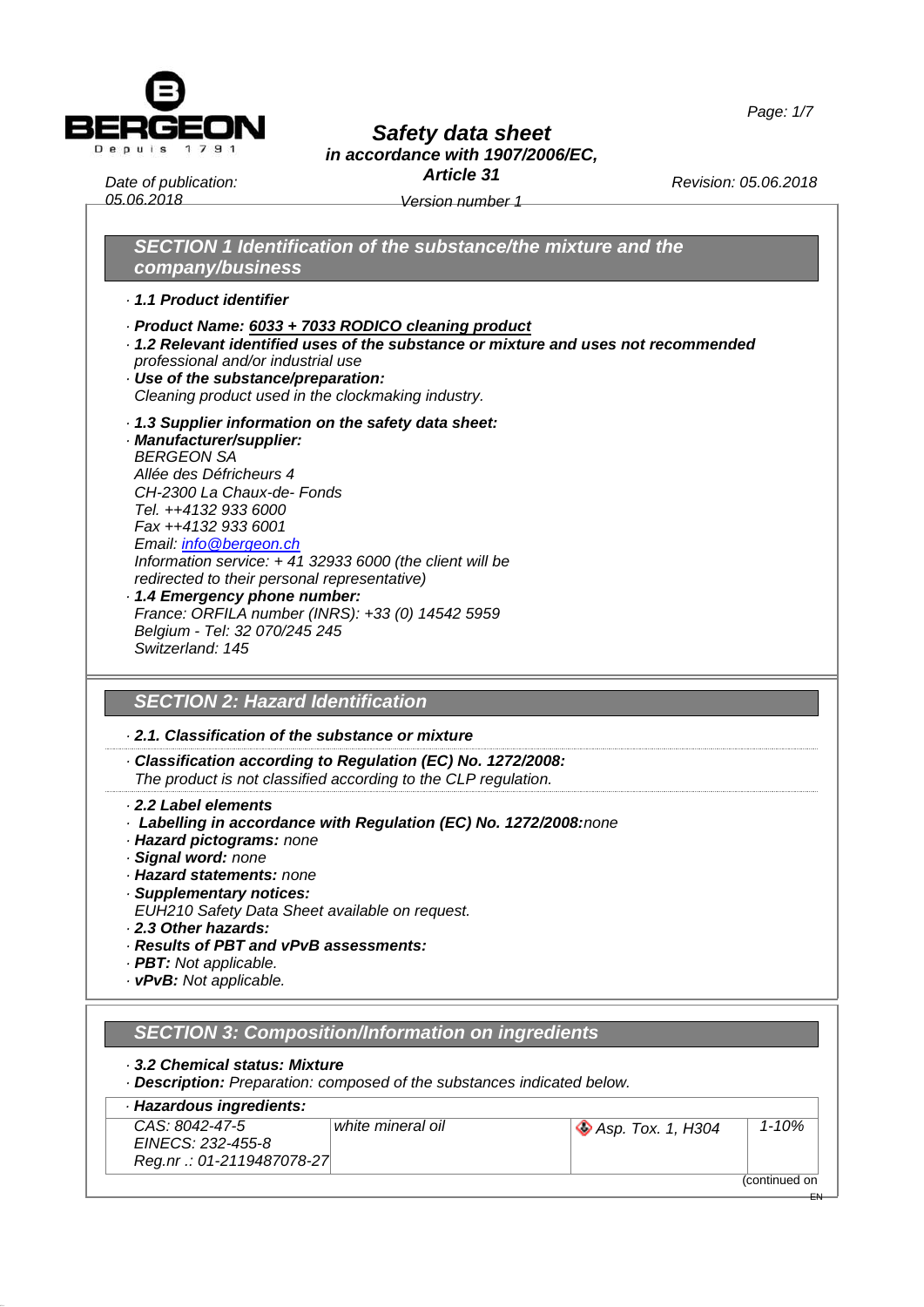

*Date of publication:* 

### *Safety data sheet in accordance with 1907/2006/EC,*

*Article 31*

*Revision: 05.06.2018*

#### *Version number 1 05.06.2018 Product Name: 6033 + 7033 RODICO cleaning product*

*CAS: 13463-67-7 EINECS: 236-675-5*

*Titanium Dioxide 2.5-10%*

 $\frac{\frac{1}{2} \cdot \frac{1}{2} \cdot \frac{1}{2}}{2.5 - 10\%}$ page 1)

*· SVHC No*

*· Supplementary notices:*

*For the wording of the listed risk phrases, refer to Chapter 16.*

#### *SECTION 4: First aid*

- *· 4.1 First aid description:*
- *· General remarks: No special measures are required.*
- *· After excessive inhalation: Provide fresh air, consult doctor in case of symptoms.*
- *· After contact with skin: In general, the product does not irritate the skin.*
- *· After contact with eyes:*

*Rinse the eyes under running water for several minutes, keeping the eyelids open.*

- *· After ingestion: Do not induce vomiting; seek medical attention immediately.*
- *· 4.2 Main symptoms and effects, both acute and delayed: No further relevant information available.*
- *· 4.3 Indication of any immediate medical attention and special treatment needed:*

*No further relevant information available.*

### *SECTION 5: Fire-fighting measures:*

*· 5.1 Extinguishing products:*

*CO2, extinguishing powder or water spray. Fight large fires with water spray or alcohol resistant foam.*

*· 5.2 Special hazards arising from the substance or mixture: Possibility of formation of toxic gases in case of heating or fire. Can be released in case of fire:*

*Carbon Monoxide (CO)*

*· 5.3 Advice for firefighters:*

*· Special safety equipment: Wear a respirator.*

## *SECTION 6: Measures to take in case of accidental dispersion:*

- *· 6.1 Personal precautions, protective equipment and emergency procedures: Not required.*
- *· 6.2 Precautions for environmental protection: Do not discharge into the sewer or the natural environment. In case of seepage of large quantities into water or sewage, notify the relevant authorities. Do not discharge into drains, surface water or ground water.*
- *· 6.3 Methods and materials for containment and cleaning:*
- *Collect liquids with absorbent material (sand, kieselguhr, acid neutraliser, universal binder, sawdust). · 6.4 Reference to other sections:*
- *For information on safe handling, see Section 7.*

*For information on personal protection equipment, see Section 8.*

(continued on page 3)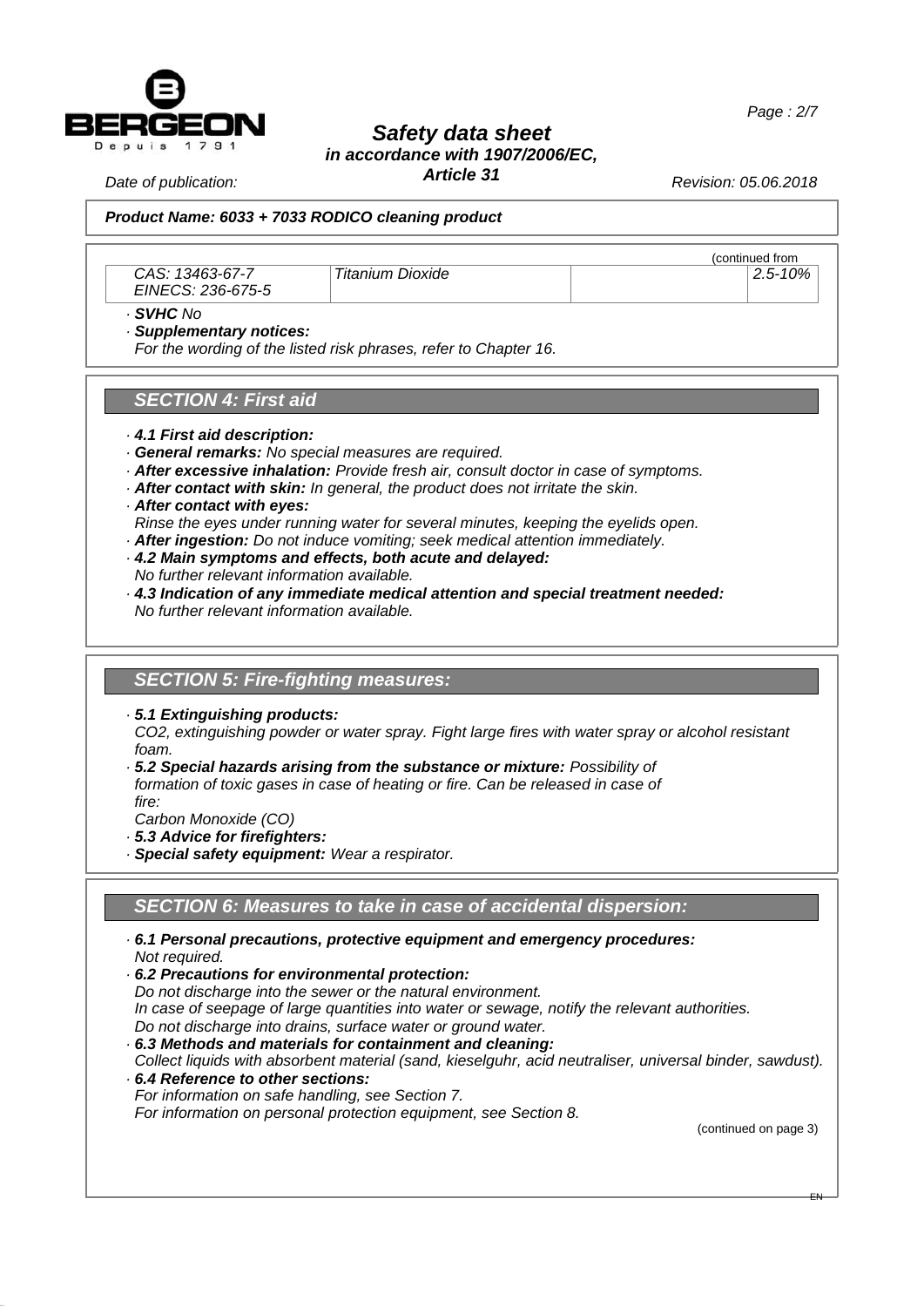

*Article 31*

*Revision: 05.06.2018*

(continued from

*Date of publication:* 

*Version number 1 05.06.2018 Product Name: 6033 + 7033 RODICO cleaning product*

*See Section 13 for information on disposal.*

## *SECTION 7: Handling and storage:*

- *· 7.1 Precautions for safe handling:*
- *No special measures required.*
- *· Prevention of fires and explosions: No special measures required.*
- *· 7.2 Conditions for safe storage, including any incompatibilities:*
- *· Storage:*
- *· Requirements for storage places and containers: No special requirements.*
- *· Information about storage in one common storage facility: Not necessary.*
- *· Further information about storage conditions:None.*
- *· 7.3 Specific end use(s): No further relevant information available.*

## *SECTION 8: Exposure controls/personal protection*

- *· Additional information for the design of technical systems: Unless otherwise stated, see Section 7.*
- *· 8.1 Control parameters:*
- *· Components with limit values that require monitoring at the workplace: The product does not contain significant quantities of substances with threshold values to be monitored at the workplace.*

#### *· DNEL*

| CAS: 13463-67-7 titanium dioxide |              |                                                                    |  |
|----------------------------------|--------------|--------------------------------------------------------------------|--|
|                                  | Oral         | DNEL Public long-term systemic 70 mg/kg bw/d                       |  |
|                                  |              | Inhalation   DNEL Worker long-term systemic   10 mg/m <sup>3</sup> |  |
|                                  | <b>DAICO</b> |                                                                    |  |

*· PNEC*

#### *CAS: 13463-67-7 titanium dioxide*

| <b>PNEC STP</b>                        | 100 $mg/L$   |
|----------------------------------------|--------------|
| PNEC aqua (fresh water)                | 1.1 $mg/L$   |
| PNEC aqua (marine water)               | $0.127$ mg/L |
| PNEC sediment (fresh water)            | 1000 mg/kg   |
| PNEC sediment (marine water) 100 mg/kg |              |
| PNEC soil                              | $100$ mg/kg  |
| - - -- -                               |              |

#### *· Additional notes:*

*This document is based on the lists in force at the time of its creation.*

#### *· 8.2 Exposure controls:*

*· Personal protection equipment:*

*· General protection and hygiene measures:*

*Observe the usual safety precautions for the use of chemicals.*

- *· Respiratory protection: Not required.*
- *· Hand protection: Not required.*
- *· Glove material: Not applicable*

(continued on

EN

 $\overline{\phantom{a}}$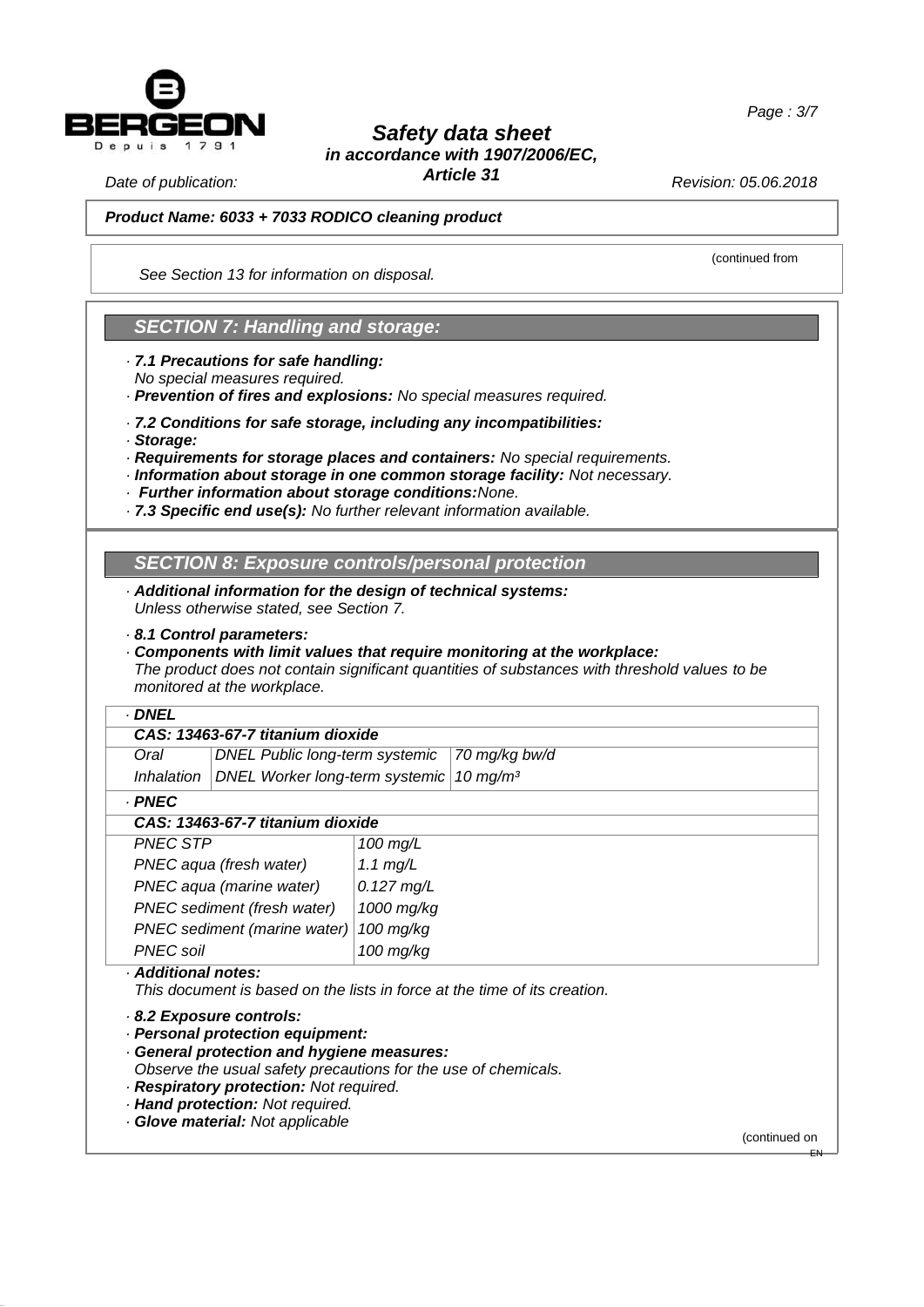

*Article 31*

*Revision: 05.06.2018*

(continued from page 3)

## *Date of publication:*

*05.06.2018*

#### *Version number 1 Product Name: 6033 + 7033 RODICO cleaning product*

*· Eye protection: Safety glasses recommended for decanting.*

| <b>SECTION 9: Physical and chemical properties</b>                                                         |                                            |  |
|------------------------------------------------------------------------------------------------------------|--------------------------------------------|--|
| . 9.1 Information on essential physical and chemical properties                                            |                                            |  |
| · General guidance                                                                                         |                                            |  |
| · Appearance:                                                                                              |                                            |  |
| Form:                                                                                                      | viscous                                    |  |
| <b>Colour:</b> According to product designation                                                            |                                            |  |
| · Odour:<br>Odour threshold:                                                                               | Distinctive<br>Not determined.             |  |
| · pH value:Not determined.                                                                                 |                                            |  |
|                                                                                                            |                                            |  |
| · State change<br>Melting point/freezing point: Not determined.<br>Initial boiling point and boiling range |                                            |  |
|                                                                                                            | Not determined.                            |  |
| · Flash point:                                                                                             | Not applicable.                            |  |
| · Flammability (solid, gas):                                                                               | Not applicable.                            |  |
| · Auto ignition temperature: Not applicable.                                                               |                                            |  |
| Decomposition temperature:                                                                                 | Not determined.                            |  |
| · Auto-ignition temperature: The product does not spontaneously ignite.                                    |                                            |  |
| · Explosive properties:                                                                                    | The product is not explosive.              |  |
| · Explosion limits:                                                                                        |                                            |  |
| Lower:                                                                                                     | Not determined.                            |  |
| <b>Upper:</b>                                                                                              | Not determined.                            |  |
| · Vapour pressure:                                                                                         | Not determined.                            |  |
| $\cdot$ Density at 20°C: 1.48 g/cm <sup>3</sup>                                                            |                                            |  |
| · Relative density                                                                                         | Not determined.                            |  |
| · Vapour density:                                                                                          | Not determined                             |  |
| · Evaporation rate:                                                                                        | Not determined.                            |  |
| · Solubility in/miscibility with                                                                           |                                            |  |
| water:                                                                                                     | Not miscible or not very miscible          |  |
| · Partition coefficient: n-octanol/water: Not determined.                                                  |                                            |  |
| · Viscosity:                                                                                               |                                            |  |
| Dynamic:                                                                                                   | Not determined.                            |  |
| Kinematics at 40°C:                                                                                        | $> 21$ mm $\frac{2}{s}$                    |  |
| · Solvent content:                                                                                         |                                            |  |
| VOC:                                                                                                       | $0.00\%$                                   |  |
| . 9.2 Other information:                                                                                   | No further relevant information available. |  |

(continued page 5)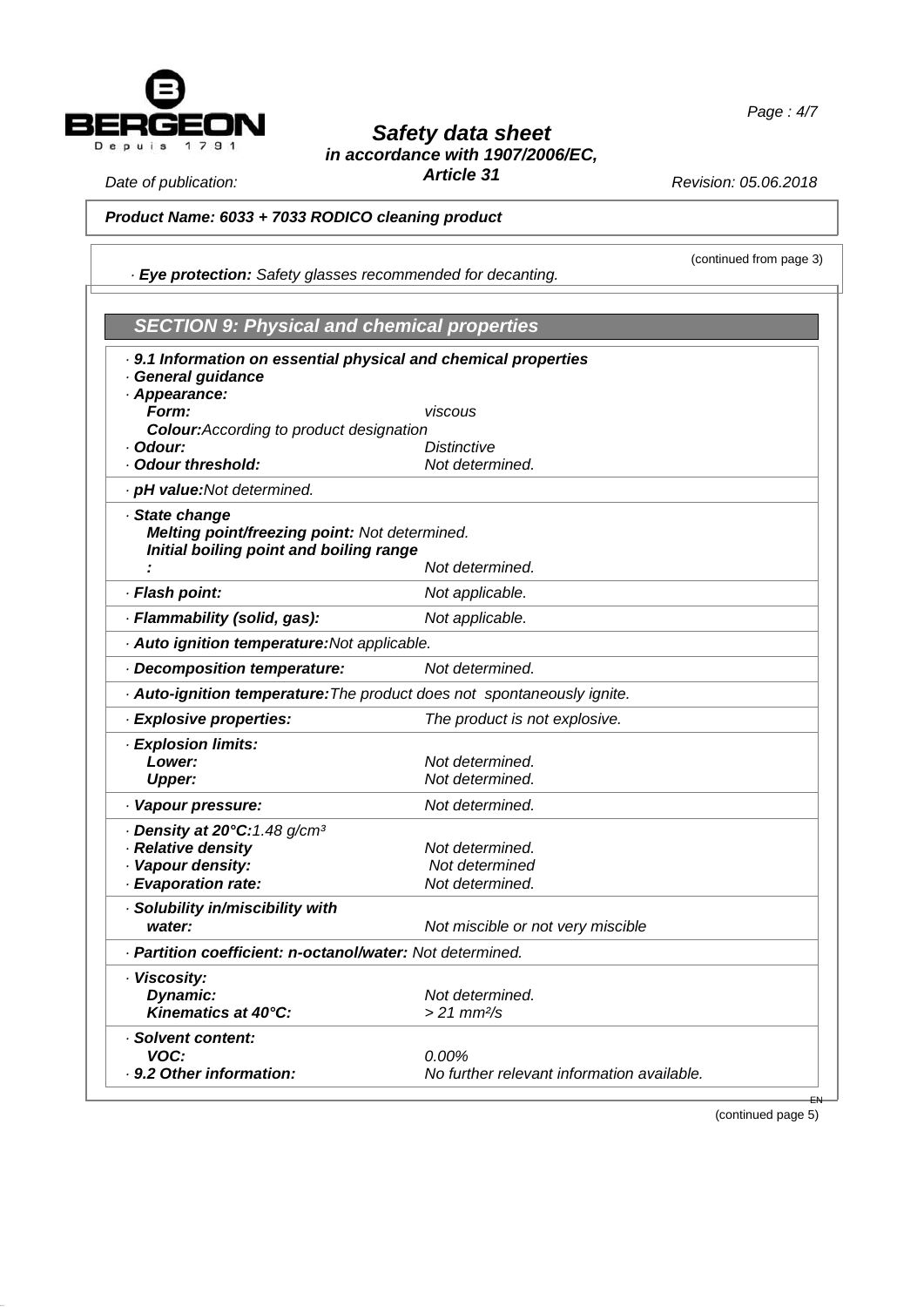

*Article 31*

*Revision: 05.06.2018*

*Page : 5/7*

*Date of publication:* 

*Version number 1 05.06.2018 Product Name: 6033 + 7033 RODICO cleaning product*

(continued from page 4)

### *SECTION 10: Stability and reactivity*

*· 10.1 Reactivity: No further relevant information available.*

*· 10.2 Chemical stability:*

*· Thermal decomposition/conditions to be avoided: No decomposition if used according to specifications.*

*· 10.3 Possibility of hazardous reactions: No hazardous reactions known.*

*· 10.4 Conditions to avoid: No further relevant information available.*

*· 10.5 Incompatible materials: No further relevant information available.*

*· 10.6 Hazardous decomposition products:*

#### *No hazardous decomposition products known.*

#### *SECTION 11: Toxicological information*

#### *· 11.1 Information on toxicological effects*

*· Acute toxicity:*

*Given the available data, the classification criteria have not been met.*

## *· LD/LC50 values relevant for classification:*

|                                                                                                                                                                                                                                            |        | CAS: 13463-67-7 titanium dioxide                                                                                                                                                                                                                                                                                                                                                                                                                                                                                                                                                                                                                                                                                                                                                                                                                                                                                   |
|--------------------------------------------------------------------------------------------------------------------------------------------------------------------------------------------------------------------------------------------|--------|--------------------------------------------------------------------------------------------------------------------------------------------------------------------------------------------------------------------------------------------------------------------------------------------------------------------------------------------------------------------------------------------------------------------------------------------------------------------------------------------------------------------------------------------------------------------------------------------------------------------------------------------------------------------------------------------------------------------------------------------------------------------------------------------------------------------------------------------------------------------------------------------------------------------|
| Oral                                                                                                                                                                                                                                       | LD50   | > 20,000 mg/kg (rat)                                                                                                                                                                                                                                                                                                                                                                                                                                                                                                                                                                                                                                                                                                                                                                                                                                                                                               |
| Dermal                                                                                                                                                                                                                                     | LD50   | $> 10,000$ mg/kg (rabbit)                                                                                                                                                                                                                                                                                                                                                                                                                                                                                                                                                                                                                                                                                                                                                                                                                                                                                          |
| Inhalation                                                                                                                                                                                                                                 | LC50/4 | $> 6.82$ mg/l (rat)                                                                                                                                                                                                                                                                                                                                                                                                                                                                                                                                                                                                                                                                                                                                                                                                                                                                                                |
|                                                                                                                                                                                                                                            | hrs    |                                                                                                                                                                                                                                                                                                                                                                                                                                                                                                                                                                                                                                                                                                                                                                                                                                                                                                                    |
| · Primary irritant effect:<br>· Skin corrosion/irritation<br>· Serious eye damage/irritation<br>· Respiratory or skin sensitivity<br>Mutagenicity on germ cells<br>Carcinogenicity<br>Toxicity to reproduction<br><b>Aspiration hazard</b> |        | Given the available data, the classification criteria have not been met.<br>Given the available data, the classification criteria have not been met.<br>Given the available data, the classification criteria have not been met.<br>CMR effects (carcinogenity, mutagenicity and toxicity to reproduction)<br>Given the available data, the classification criteria have not been met.<br>Given the available data, the classification criteria have not been met.<br>Given the available data, the classification criteria have not been met.<br>· Specific target organ toxicity - single exposure<br>Given the available data, the classification criteria have not been met.<br>· Specific toxicity for certain target organs - from repeated exposure<br>Given the available data, the classification criteria have not been met.<br>Given the available data, the classification criteria have not been met. |

## *SECTION 12: Ecological Information*

*· 12.1 Toxicity*

*· Aquatic toxicity: No other important information available.*

*· 12.2 Persistence and degradability: No further relevant information available.*

- *· 12.3 Bioaccumulative potential: No further relevant information available.*
- *· 12.4 Mobility in soil: No further relevant information available.*

(continued on page 6)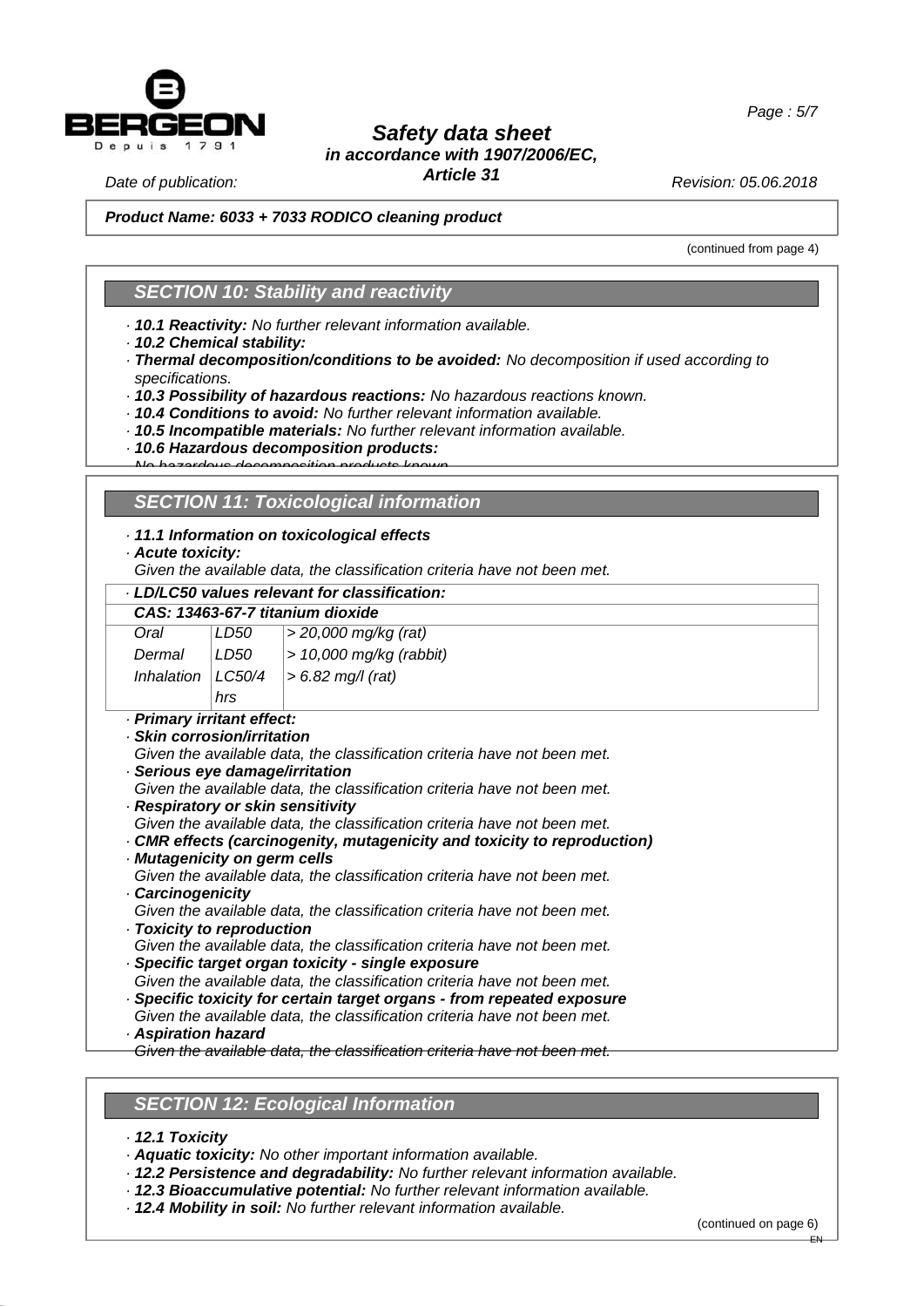



# *Safety data sheet*

## *in accordance with 1907/2006/EC,*

*Article 31*

*Revision: 05.06.2018*

*Date of publication:* 

#### *Version number 1 05.06.2018 Product Name: 6033 + 7033 RODICO cleaning product*

(continued from page 5)

- *· Other ecological information:*
- *· General information:*

*Water Pollution Category 1 (D) (Clean classification): low pollutant Do not allow undiluted product or large quantities of it to reach ground water, water course or sewage system.*

- *· 12.5 Results of PBT and vPvB assessments*
- *· PBT: Not applicable.*
- *· vPvB: Not applicable.*

*· 12.6 Other adverse effects: No further relevant information available.*

## *SECTION 13: Considerations regarding disposal:*

*· 13.1 Waste treatment methods:*

*· Recommendation:*

*Small amounts can be disposed of with household waste.*

- *· Uncleaned packaging*
- *· Recommendation: Disposal according to local regulations.*

| <b>SECTION 14: Transport information</b>                                                      |                 |
|-----------------------------------------------------------------------------------------------|-----------------|
| . 14.1 UN number<br>· ADR, ADN, IMDG, IATA                                                    | none            |
| 14.2 UN official shipping name<br>· ADR, ADN, IMDG, IATA                                      | none            |
| 14.3 Transportation hazard class(es)                                                          |                 |
| · ADR, ADN, IMDG, IATA<br>· Class                                                             | none            |
| 14.4 Packing group<br>· ADR, ADN, IMDG, IATA                                                  | none            |
| · 14.5 Environmental hazards:                                                                 | Not applicable. |
| 14.6 Special precautions to be taken by<br>the userNot applicable.                            |                 |
| 14.7 Transport in bulk according to<br>Appendix II of Marpol 73/78 and the<br><b>IBC</b> code | Not applicable. |
| · UN "Model Regulations":                                                                     | none            |
|                                                                                               |                 |

## *SECTION 15: Regulatory information*

- *· 15.1 Special regulations/legislation for the substance or mixture regarding safety, health and the environment*
- *· Directive 2012/18/EU*
- *· Designated Hazardous Substances - APPENDIX I No components included.*

(continued on page 7)